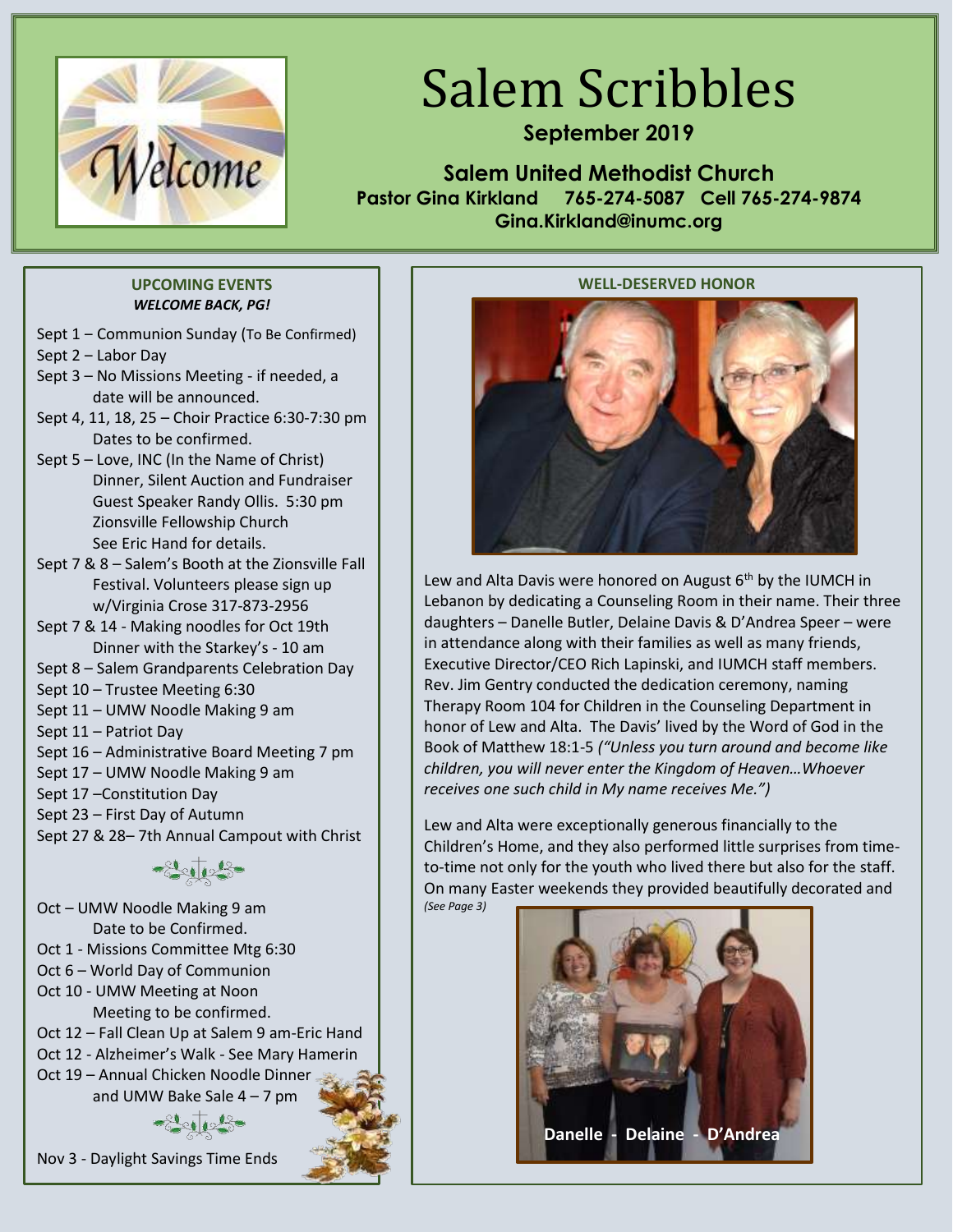Page 2 Salem Scribbles and Contract Contract Contract Contract Contract Contract Contract Contract Contract Co

#### **SEPTEMBER BIRTHDAYS**

2nd Donna Pauley 11th Eldon Forthum 18th Tim Sharp 3rd Mark Starkey 14th Elle Moon 20th Mary Clayton 4th Charles Lamar 14th Tim Ottinger 21st John Hasewinkel 6th Patsy Livengood 14th Aaron Shipley 23rd JoAnn Arbuckle 9th Annie Ottinger 15th Nick Hipsky 28th Lynette Moon 16th Starr Starkey 29th Lilly Culbertson

1st Bill Bakeis 10th Andy Ricketts 18th Karlene DeLucio



#### **SEPTEMBER ANNIVERSARIES**

 7th Stephen & Liz Meeks Taylor 13th Autumn Hansen & Nathan Hand 15th Dominic & Tina Lizama 18th Marshall & Starr Starkey 20th Bill & Pat Arnold 20th Ritchie & Danean Thatcher 22nd Max & Ashlee (Miller) Culbertson 25th Larry & Martha Randel 28th Ben & Donna Pauley 28th Marvin & Joyce Starkey

(If you or a family member is not on our birthday and/or anniversary monthly list used in Scribbles and would like to be, please give name/month/day to Martha Randel at SiSRandel@gmail.com)

The Key to Heaven: Jesus saith unto him, I am the way, the truth, and the life: No man cometh unto the Father, but by Me. *‒John 14:6*

|                           | <b>PRAYER LIST</b>    |                         |
|---------------------------|-----------------------|-------------------------|
| Adam                      | N. Gordon & Alyssa    | Tim Ottinger            |
| Alex & Henry              | O Hamilton            | Jessica Pabst           |
| Arnold's Grandson         | Rush & Ruth Harmon    | The Patton's            |
| Arnold's Brother-in-Law   | Brittani Hawk         | <b>Betty Paddock</b>    |
| Sean Bakeis               | Travis Heckart        | Danny Price             |
| Shawna Baker              | Charles Hoagland      | Carolyn Reutter         |
| Skip Barker               | Louise Hoagland       | Mrs. Ray Robert         |
| <b>Brenda</b>             | Mariam Fisher Hutsen  | Micah Romig             |
| <b>Brian</b>              | Myra Johnson          | Deputy Sam Scott        |
| Carolyn & Anna            | Katie                 | <b>Stephanie Seifts</b> |
| <b>Rodney Carter</b>      | Libby Keck            | Jeremy Starkey          |
| Christy                   | Gina Kirkland         | Marvin Starkey          |
| <b>Conceptione Family</b> | Jennifer Lee          | Ann & Bing Stum         |
| Marge Curry               | Lily                  | Aaron Taylor            |
| Jim Curry                 | <b>Britney Maker</b>  | Jane Taylor             |
| <b>Friend Danny</b>       | Sorin Martin          | Brenda & Steven Taylor  |
| Donna David               | Gerald McGowen        | Paul Thomas             |
| Ryan Davis Family         | <b>Ashley Medaris</b> | The Walker's            |
| Carla Fletcher            | Nhut Mildender        | Cody Wilson             |
| Lisa Flynn                | Jim & Linda Miller    | Peter Yoder             |
| Paul's friend Keaton      | Carol Moyer           | Sandy & mom Betty       |
|                           |                       | Wetherford              |

Pray for our Salem UMC family. Pray for our troops, near and far; persecuted Christians everywhere; people in hospitals and nursing homes; and those who suffer from conflicts around the world including terrorism. Pray for victims of natural disasters. Pray for victims of church fires, wildfire, storms and flooding. Pray for peace and safety for any and all refugees who are God's children throughout the world. Pray for those with unspoken requests. Pray for wisdom by our politicians, and pray for our country. Pray for our local first responders, EMS, medical teams, fire fighters and police who give immediate help for those in need. patrol officers, security guards, and for victims of crimes. Pray for our church family as we look to A Way Forward. Pray for our community, our country and the world. And do continue to pray for "Old Man Cline!" *{All Mankind}*

*For Prayer List Updates, please contact Martha Randel at SiSRandel@gmail.com*

#### *SPECIAL PRAYERS FOR ALL STUDENTS AND FACULTY RETURNING TO SCHOOL.*

Prayers for wife Sharon and the McClellan family and friends with the passing of Jack McClellan.

Prayers for wife Pastor Gina and the Kirkland family and friends with the passing of Reginald (Reggie) Kirkland.

**Praises** *for a successful surgery for Joyce (niece of Marie Urick.)*

**Praises** *for Maddie Imel graduating from college in August.*

**Praises** *for Joseph Lamar who received a full scholarship and is due to graduate in December.*

- **Praises** *for Rachael Hamerin and Dylan Hamerin as they continue their college studies ―also for Laine Butler as she begins her Freshmen college studies.*
- **Praises** *for Tom Overman and his partner's safety as they recently performed an official law enforcement task in Toledo. In a dangerous situation, no one was harmed. Pray every day for Tom and all officers whose job it is to protect people. Pray the officer always returns home to his/her family every day.*

 *Those we love don't go away, they walk beside us every day… Unseen, unheard, but always near; still loved, still missed and very dear.*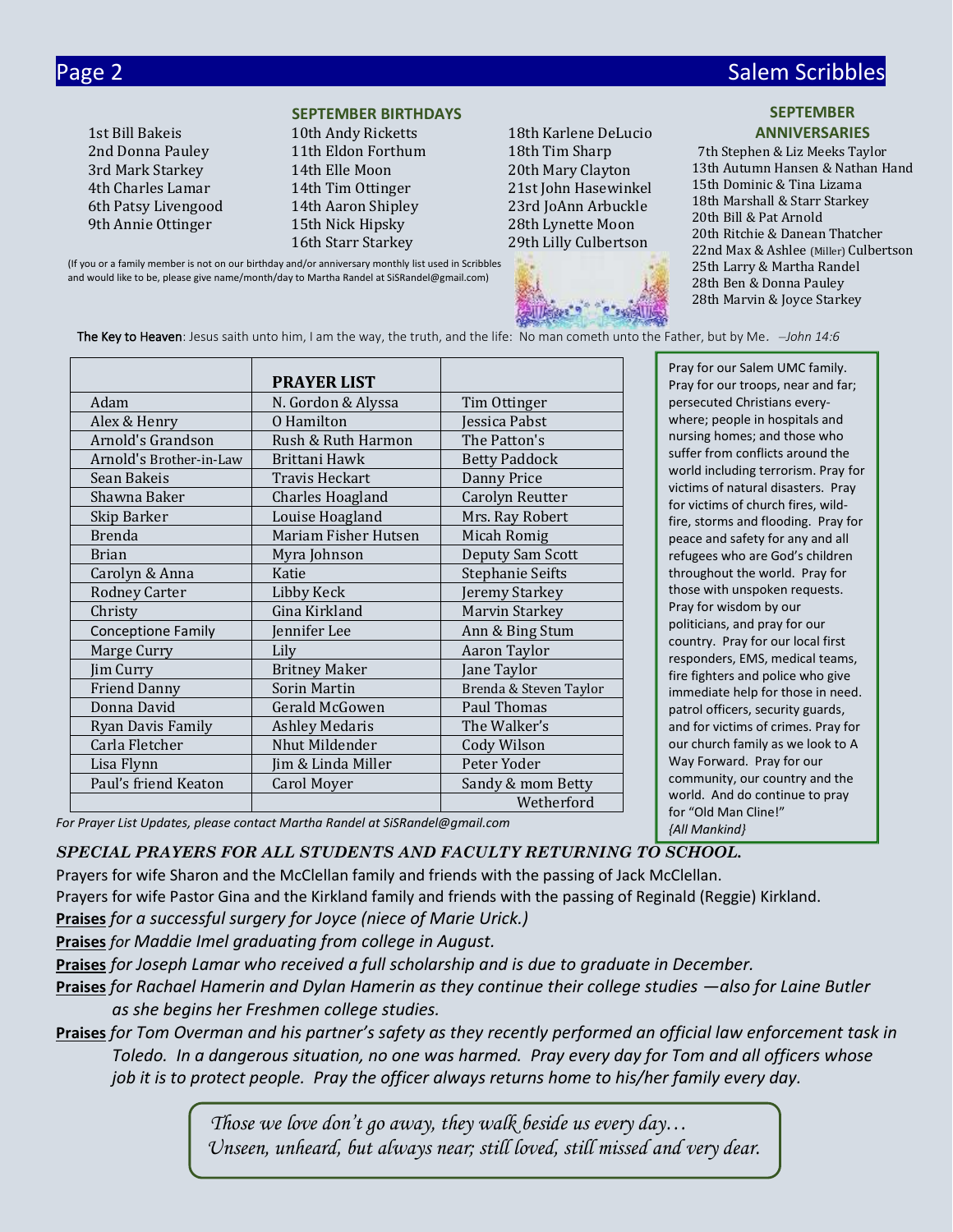# Salem Scribbles Page 3

#### **WELL-DESERVED HONOR** *(continued from Page 1)*

scrumptious chocolate Easter eggs (Alta often shared chocolate eggs for the Salem Palm Sunday egg hunt too!) For Thanksgiving, they would arrive with numerous roasted turkeys still warm in their roasting pans right out of the oven! Besides the turkeys, they would leave the roasting pans too so they could be used for cooking future meals. A

story was told that Lew noticed the maintenance crew was working so very hard to keep the grounds in immaculate condition. Lew decided they needed a 4-wheeler to help them move soil, mulch and more…and all of a sudden, a 4-wheeler arrived at the Home!

Friends and family in attendance from Salem UMC were: Laine, Danelle, Reece and Bill Butler; neighbor Rev. Jim Ewing; Martha and Larry Randel, Judy Washburn, Paula Overman and Delaine Davis.

 $\infty$ 



Following the presentation, all gathered in the on-campus Café for fellowship and refreshments.



#### **THE CRAYON BOX**

As our youth have started another school year, colors come in to play with their daily work being it with crayons, color of ink in pens, art tools, etc. And even for adults, when you see color, think of how it relates to God's love for us and Jesus' sacrifice upon the cross as can our youth. RED is the color of the blood Jesus shed. BROWN is for the crown of thorns that was placed upon His head. BLUE is for royalty within Him did dwell and for His Holy Spirit. YELLOW/GOLD is for Holiness and His Divinity. And WHITE is for His Righteousness. Nature reminds us of God's love too. GREEN TREES praise a new beginning and our current green trees will soon become various colors as the season changes. FLOWERS of spring and fall bloom in bursts of brilliant colors. BLUE SKY is sometimes partly cloudy and sometimes totally, beautifully blue; and the color BLUE stands for His Heavenly Holy Spirit. As WHITE was already mentioned, our winter white snowfalls remind of us God's light. Consequently, enjoy all the colors of the faith in your life!

*"My child, if you receive my words, and treasure my commands within you, so that you incline your ear to wisdom, and apply your heart to understanding; Yes, if you cry out for discernment, and lift up your voice for understanding; if you seek them for silver, and search them for hidden treasurers; then you will understand the fear of the Lord, and will gain knowledge of God."*

Proverbs 2:1-5 NKJV-The Value of Wisdom

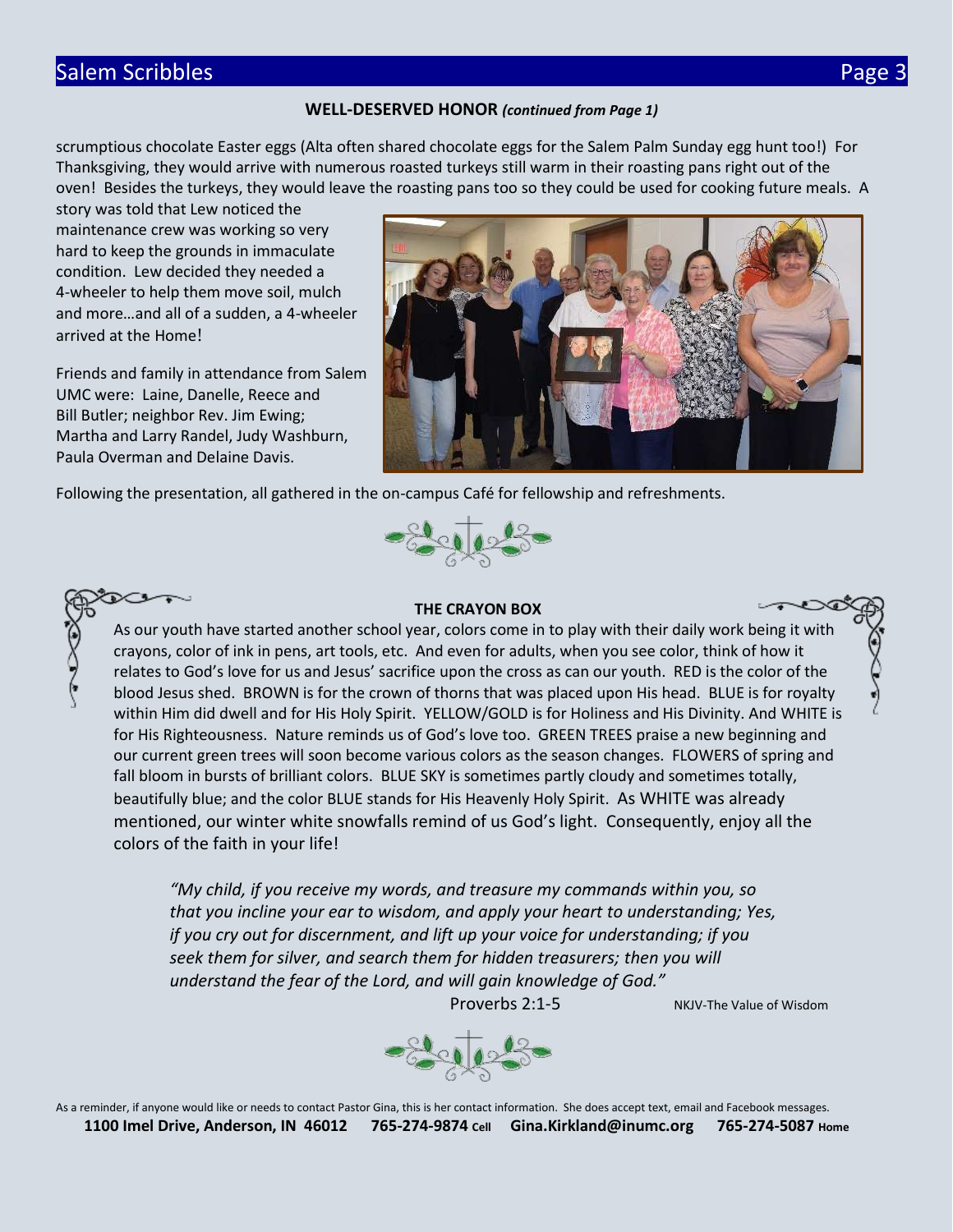# Page 4 **INFORMATION & ACTIVITIES** Salem Scribbles

#### **OCC UPDATE**

Salem's Youth are still working hard on filling the OCC shoe boxes…and they are being successful thanks in large part by all the donations you have provided. Reminder ―this is a great time to find clearance summer items and school supplies. Items like jump ropes, soccer balls, and small air pumps are great additions to hygiene and school supplies. Clothing and/or flip flops/shoes are also welcomed for the Shoebox Project.

There is a September Challenge being planned. The collection of walnuts to raise money will also aid in finishing the filling of the boxes. Watch for details.

Again…THANK YOU all for your support! *Danean Thatcher & the Kids*

> New address for Jon Peterson: Garden Plaza at Greenbriar Cove 4586 Forsynthia Way, Suite 105 Ooltewah, TN 37363 Please keep Jon in your thoughts and prayers as he transitions to his new home.



"The first thing I want you to do is pray. Pray every way you know how, for everyone you know. Pray especially for rulers and their governments to rule well so we can be quietly about our business of living simply, in humble contemplation. This is the way our Savior God wants us to live."

1 Timothy 2:1-3

May God bless you with His grace and peace this Patriot Day - 9/11.

#### **MAKING NOODLES FOR THE DINNER**

Each fall Salem UMC volunteers together to not only make noodles for UMW to sell at their Bake Sale, but also to make noodles to cook at the October 19th dinner! Co-Chairs Starr & Marshall Starkey have scheduled their noodle making sessions. Everyone is welcome to help.

Additionally, in Sept. & Oct. worker sign-up sheets and donation sheets will be passed on Sundays. Some of the needs for the Chicken Noodle Dinner are:

- $\checkmark$  30 plus cooked, deboned and chunked chickens―bring broth from cooked chickens in separate container
- $\checkmark$  40 plus large cans of chicken broth
- $\checkmark$  35 plus pies—assorted varieties such as cherry, apple, pumpkin, peach, pecan, berry and sugar cream to name a few



#### **UMW MAKING NOODLES TO SELL and WATCH FOR UMW PECAN SALE TOO!** Above are some of our noodle makers! The noodles are bagged and sold at our Bake Sale (along with a variety of other treats.) You might be asking, "Just how many noodles does Salem need?" The answer: **LOTS!!**

Pecans are being sold by UMW this year - just in time for your holiday baking. Watch for more details. And listen for announcements about how to participate with the UMW Bake Sale too!

All proceeds are used to fund UMW's many mission projects. *Salem UMW*

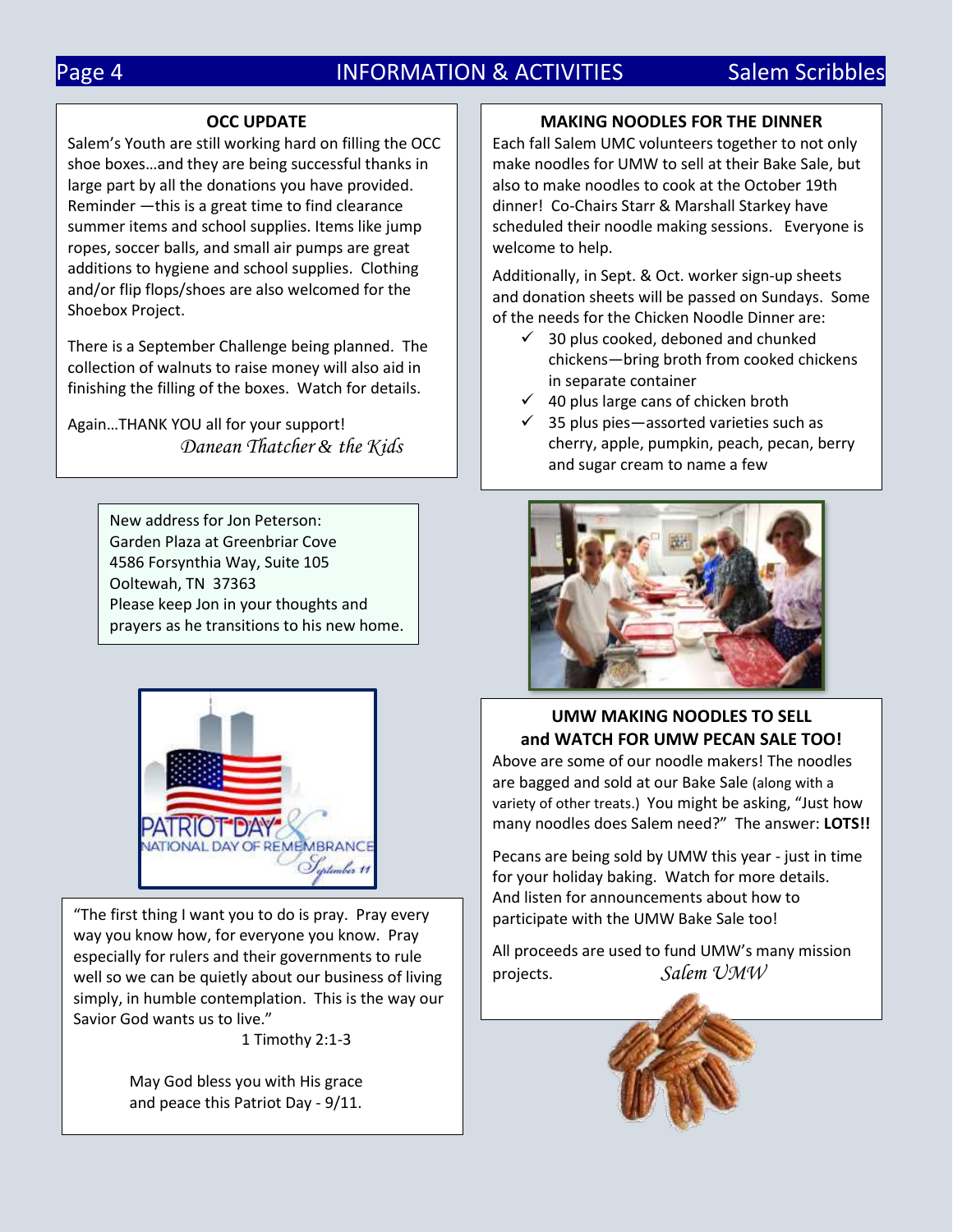# Salem Scribbles INFORMATION & ACTIVITIES (continued) Rage 5

### **Sunday School Recognition Day at Salem**

It is a joyful blessing to work with the Youth here at Salem United Methodist Church of Zionsville. On this special day we have taken time to give recognition to our students and teachers. Each student was presented with a Certificate for Sunday School Attendance and a Cross & Flame lapel pin. Second-grader, Ruth, received a pin for four years of perfect attendance each Sunday. Our wonderful Sunday School teachers were given dinner gift cards as a thank you for their service to our children. The day's events included games of Bingo, Kerplunk, bean bag toss, and a fishing pond. Breaking Piñatas proved to a bit more challenging than expected, but great fun. There were prizes for all and lots of good food.

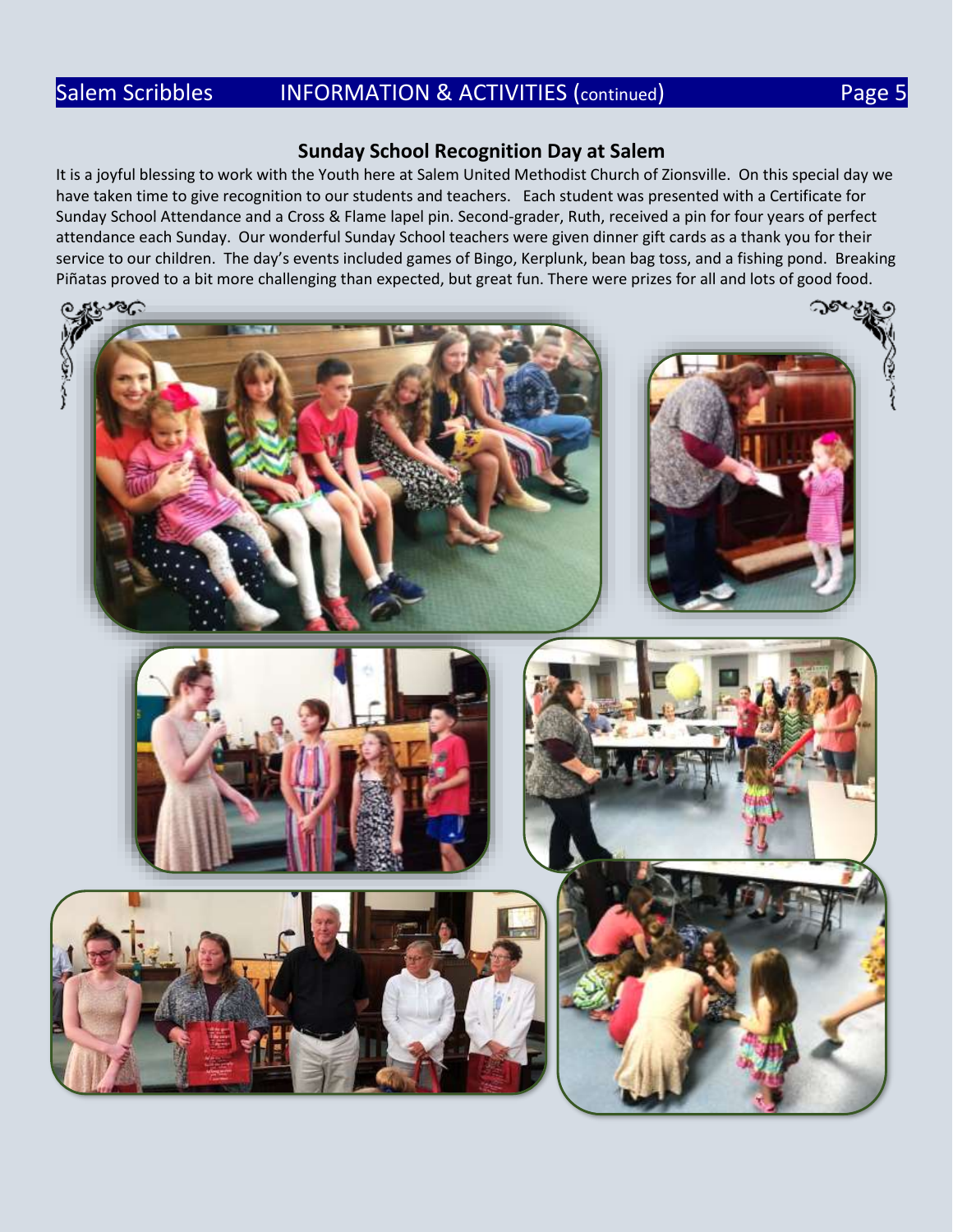# Page 6 **INFORMATION & ACTIVITIES (***continued*) Salem Scribbles









### **MANY THANKS TO…**

- August generous fellowship providers**…** the **Butler Family** serving tasty Belgian Waffles**, Chalmer & Virginia Crose, Marshall & Starr Starkey, Kathy Houx,** and **Youth Department** coordinated by **Paula Overman**
- August cheerful greeters…**Marie Urick, Mary Hamerin, & Eric Hand**
- August acolytes… **Wolf, Ruth, Haven & Rebecca**
- **Rev. Glenn Howell** for being at Salem with his meaningful messages during Pastor Gina's sabbatical.
- **Salem's choir** for its special for communion… 'In Remembrance of Me' and Come Worship Prelude.
- **Eric Hand**, **Ben Pauley** and others for providing needed transportation to folks in order to attend Salem.
- **ALL** who had fun helping at the *Ice Cream Social & Dinner (gross income \$2020)* … and who are now having fun making noodles for Chicken Noodle Dinner & UMW Bake Sale!
- **Eric Hand** for cleaning parking lot the morning of the Ice Cream Social.
- **Marie Urick** -it has been noticed she is often the first to welcome and talk with new visitors.
- **ALL** who donated to and **Paula Overman** who coordinated on behalf of **UMW/Salem** for the Kirkland family meal in Anderson following the service for Reggie Kirkland.
- **Salem's Team Leaders** (Larry Randel, Danean Thatcher & Natalie Kruger) **for Community Time** which allows for announcements, concerns and prayer requests.
- **Susan Ottinger** for continuing to coordinate information about upcoming Blood Drives.
- **Danean Thatcher** with her continuing work with Salem's Youth on the OCC Project.
- **Youth Ministries** (parents and teachers coordinated by Paula Overman) for the Annual Children's Recognition and Teacher Appreciation Sunday enjoyed by all!
- **EVERYONE** whom has ever furnished Sunday Fellowship Refreshments. Taking your time and \$s to shop, cook, bake, set up and clean up plus cost of treats is very much appreciated.

#### **Lectionary Readings for September - Unavailable at Press Time**

*"Be strong and courageous. Do not be terrified; do not be discouraged. For the Lord your God will be with you wherever you go."*

― Joshua 1:9

| <b>FELLOWSHIP</b>            | <b>SEPTEMBER</b>      | <b>GREETERS</b>         |
|------------------------------|-----------------------|-------------------------|
| <b>Volunteer Needed</b>      | Sept 1st              | <b>Volunteer Needed</b> |
| <b>Volunteer Needed</b>      | Sept 8 <sup>th</sup>  | <b>Volunteer Needed</b> |
| Julie Rajski & Laura Eisner  | Sept 15 <sup>th</sup> | <b>Volunteer Needed</b> |
| Lynette Moon & Alyssa Guitar | Sept 22nd             | Pat Arnold              |
| <b>Volunteer Needed</b>      | Sept 29th             | <b>Volunteer Needed</b> |







# **PICTORIAL MEMORIES**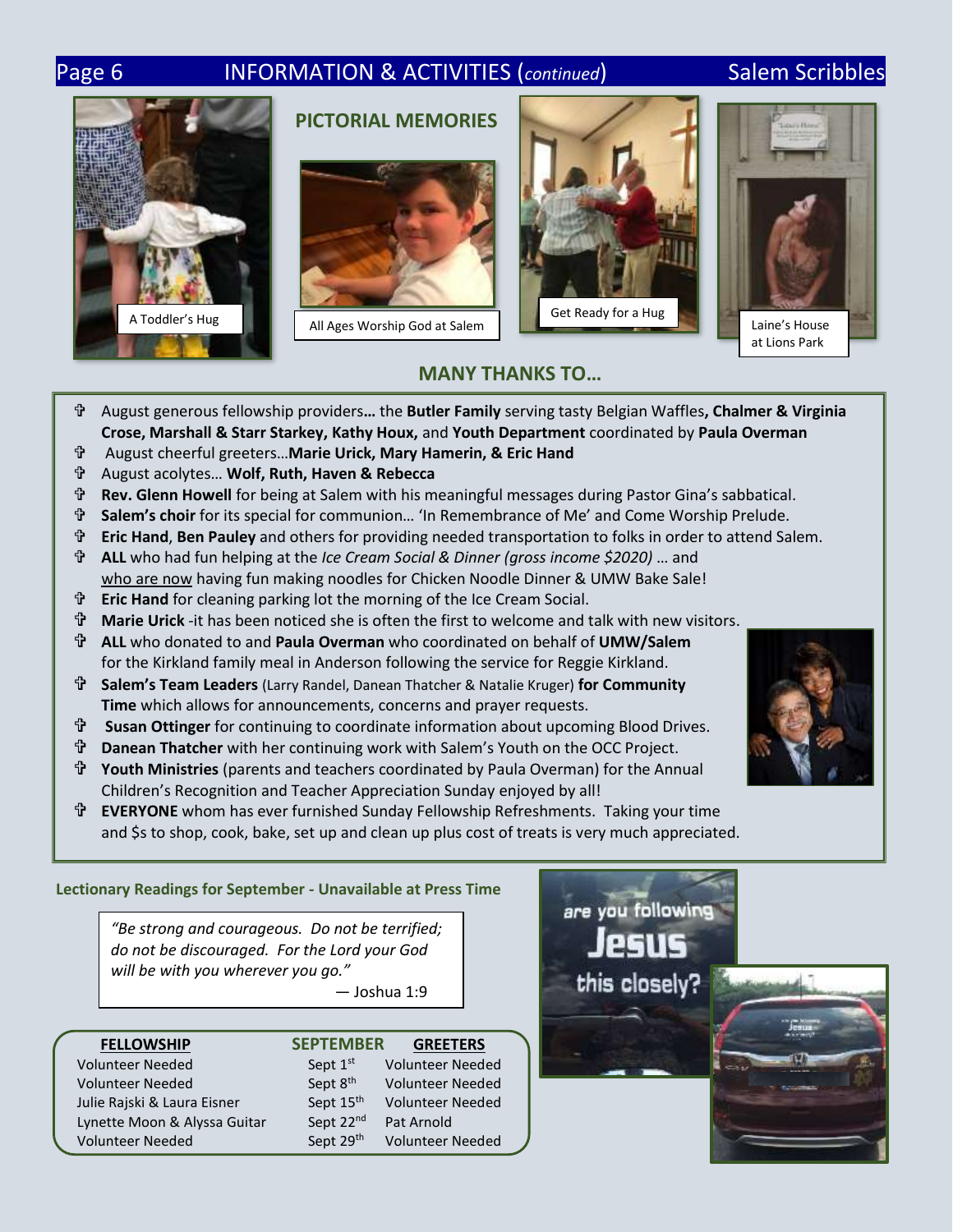

# **Fall Fellowship Event**

September 27 & 28 - 2019

Salem's 7th Annual **"CAMP OUT WITH CHRIST"**

Come join in the fun at Salem's Camp Out with Christ

- Friday and Saturday, September 27& 28!  $\mathbf{A}$
- Set up your tent, sleeping bag, etc. (2 pm or after on Fri.)  $\mathbf{A}$
- Supper by 6:00 pm  $\mathcal{L}$

Many entertaining activities are planned such as

- **God given talent Show**
- **A.** games
- **A.** singing
- **A.** hay ride
- family Christian fellowship
- and more!



Overnight camping will take place in The Meadow on the Hill, southeast of the church with 'kids' of all ages welcome. You may invite friends and their families to participate also. Breakfast will be served at 8:00 am Saturday morning after which you may leave at your leisure.



To HELP or if you have questions, please contact: Paula Overman at 317 445-9597 pover5220@aol.com